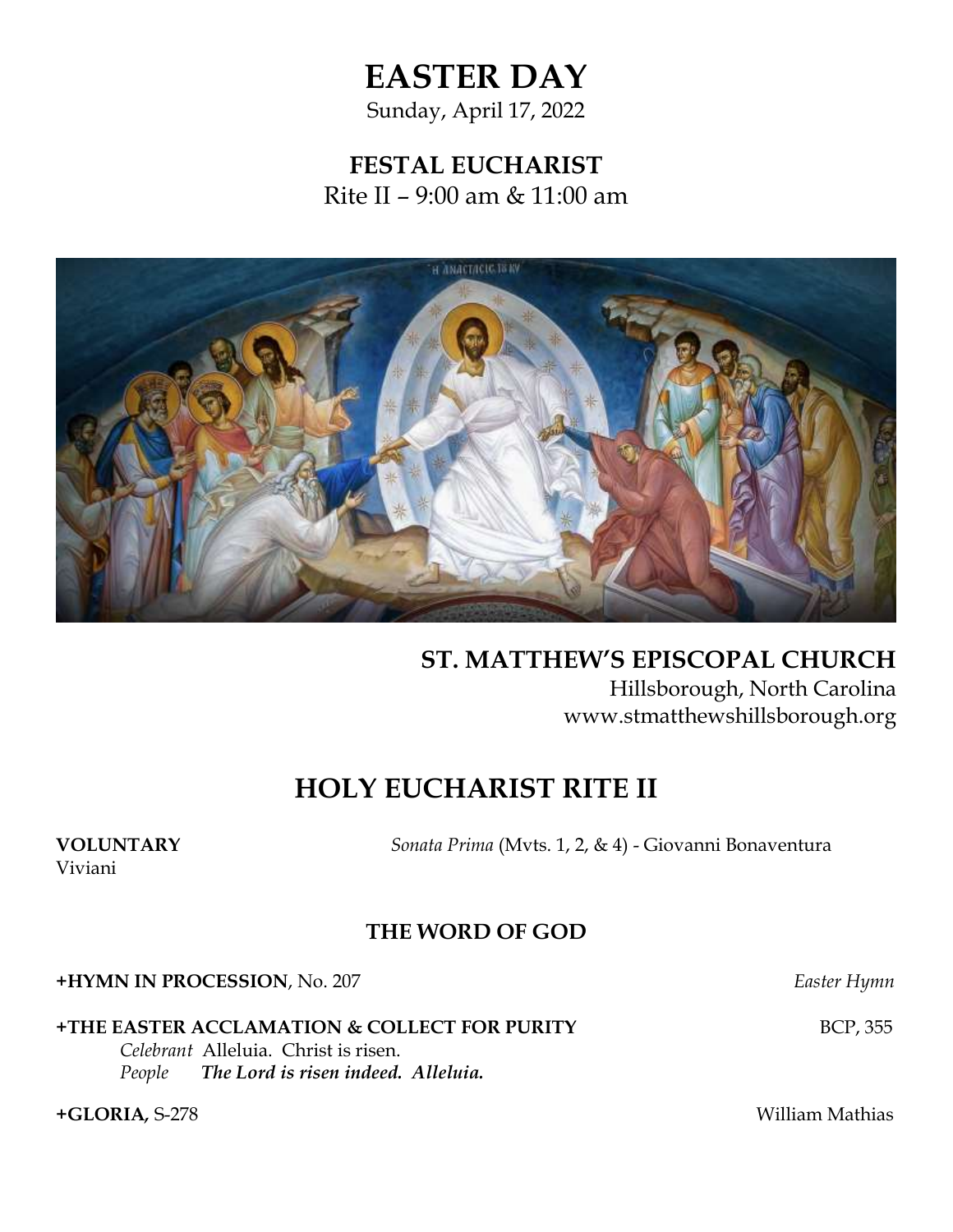### **+THE COLLECT OF THE DAY** BCP, 222

### **THE LESSONS**

Old Testament Isaiah 65:17-25 Psalm 118:1-2, 14-24, *Confitemini Domino*; Anglican Chant: George Thalben-Ball New Testament 1 Corinthians 15:19-26

### +Gospel Acclamation

*The congregation & choir sing the acclamation twice; a cantor or choir sings the verse.*



### +GOSPEL Luke 24:1-12

*Gospeller* The Holy Gospel of our Lord Jesus Christ according to Luke. *People* **Glory to you, Lord Christ.** *The Gospel is proclaimed. Gospeller* The Gospel of the Lord. *People* **Praise to you, Lord Christ.**

### **THE SERMON**

### **+THE NICENE CREED** BCP, 358

### **+THE PRAYERS OF THE PEOPLE**

The tomb is empty and the wrappings of death are cast aside. Christ joins us in our meals and on our journeys. We find him in each other and the breaking of the bread. Trusting in God's resurrecting power, let us pray; for Christ is risen.

### *Christ is risen indeed. Alleluia.*

For the whole, bright earth, so created and redeemed; that it may witness again to God's glory. Trusting in God's resurrecting power, let us pray; for Christ is risen. *Christ is risen indeed. Alleluia.*

For the holy Church, whose life is hidden with Christ in God, that in our diversity we may bear witness to the unity that flows from baptism. Trusting in God's resurrecting power, let us pray; for Christ is risen.

*Christ is risen indeed. Alleluia.*

For those in authority in every nation and in every place; that they may govern with equity and justice; bringing life to those in the shadow of death. We pray especially this year for the people of the Ukraine and other spots of conflict and desolation in the world. Trusting in God's resurrecting power, let us pray; for Christ is risen.

*Christ is risen indeed. Alleluia.*

2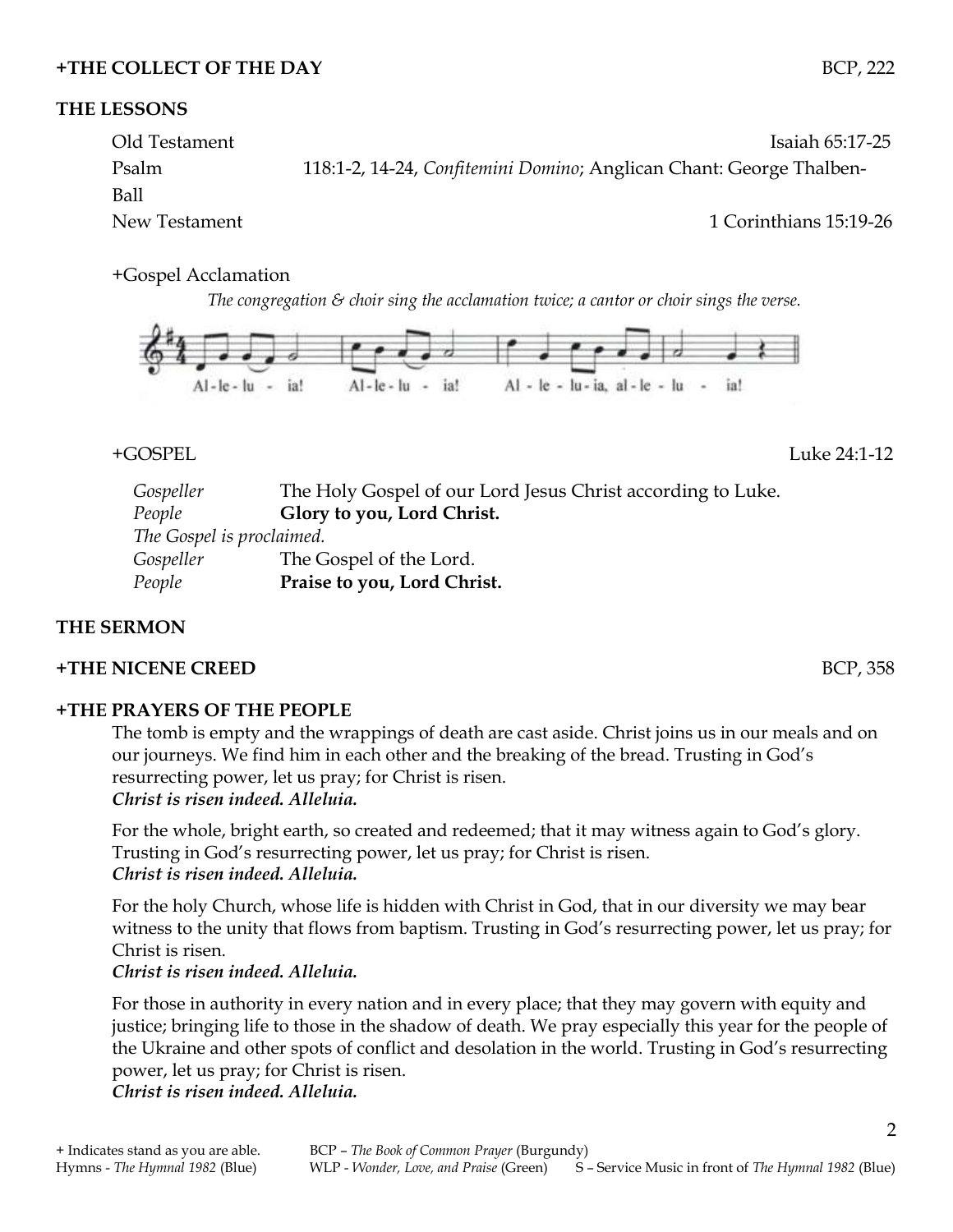For all who suffer in mind, body, spirit, or any other adversity; that they may be comforted by Christ who rises with healing in his glorious wings. We pray this day Mildred, Lois, Tom, Molly, Jim, Ann, Anne, Daisy, Tom, Champe, Keyon, Andy & Barrie, Carol, Kathy, Suzanne, Sandy, Ed & Mary Ann, Jim, Nancy & Don, Cheryl; and others for whom our prayers are desired. I invite your personal prayers, intercessions, and thanksgivings, either silently or aloud.

Trusting in God's resurrecting power, let us pray; for Christ is risen. *Christ is risen indeed. Alleluia.*

For all who are dying and for all who have died, that they may walk with peace and happiness into the light perpetual and share in Christ's triumph over death. Trusting in God's resurrecting power, let us pray; for Christ is risen.

*Christ is risen indeed. Alleluia.*

 *Celebrant:* Be present, O Risen Christ, in this your church's Easter praise. With the eyes of our hearts may we see the tomb empty, and joyfully believing, walk in newness of life. Grant that our anthems of joy may give honor to the mystery of your redeeming love and that our proclamations of your victory over death may reflect the majesty of your eternal glory. Trusting in God's resurrecting power, we lift to you our prayers. *Amen*.

### **+THE PEACE** BCP, 360

*Priest* The Peace of the Lord be always with you. *People* **And also with you.**

### **WELCOME & ANNOUNCEMENTS**

### **THE HOLY COMMUNION**

### **ANTHEM** *Most glorious Lord of life;* William Harris *Most glorious Lord of life, that on this day didst make thy triumph over death and sin, and having harrowed hell, didst bring away captivity thence captive, us to win: This joyous day, dear Lord, with joy begin, and grant that we for whom thou diddest die, being with thy dear blood clean washed from sin, may live for ever in felicity: And that thy love we weighing worthily, may likewise love thee for the same again; and for thy sake, who dost all grace supply, with love may one another entertain; So let us love, dear Love, like as we ought; love is the lesson which the Lord us taught.*

# **+PRESENTATION HYMN**, No. 179, vss. 1-2, 5 & 6 *Fortunatus*

**+THE GREAT THANKSGIVING (Eucharistic Prayer B)** BCP, 367 Sanctus, S-128 William Mathias The Lord's Prayer BCP, 364 The Breaking of the Bread BCP, 364 Fraction Anthem, S-154 **David Hurd** David Hurd Communion Hymn, Nos. 174, 178 *Salzburg*; *Alleluia No, 1*

3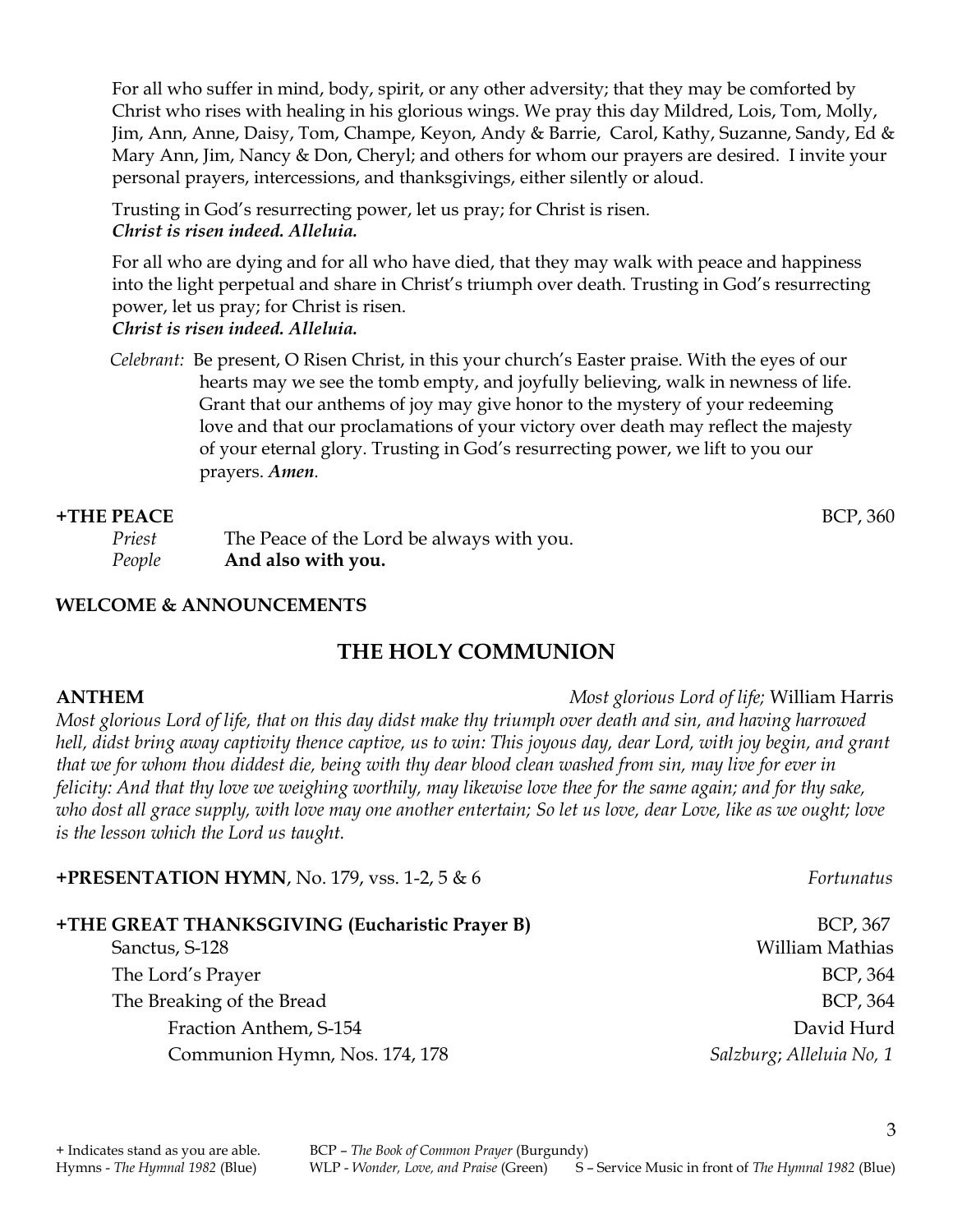### **POST-COMMUNION PRAYER** BCP, 365

#### **+THE EASTER BLESSING**

May Almighty God, who has redeemed us and made us his children through the resurrection of his Son our Lord, bestow upon you the riches of his blessing. **Amen.**

May God, who through the water of baptism has raised us from sin into newness of life, make you holy and worthy to be united with Christ for ever. **Amen**.

May God, who has brought us out of bondage to sin into true and lasting freedom in the Redeemer, bring you to your eternal inheritance. **Amen**.

And the blessing of God Almighty, the Father, the Son, and the Holy Spirit, be upon you and remain with you for ever. **Amen**.

### **+HYMN IN PROCESSION** No. 180 *Unser Herrscher*

### **+THE EASTER DISMISSAL**

*The people respond:* **Thanks be to God. Alleluia, alleluia.**

**VOLUNTARY** La Majesté, TWV 50; Georg Philipp Telemann

**Serving in the Liturgy -** *Celebrant*: The Rev. Lisa Frost-Phillips *Preacher*: The Rev. Robert Fruehwirth *Crucifer & Intercessor:* Sam Bush  *Musicians:* Dr. Jason A. Wright; The Parish Choir; Nicholas R. Mclaurin*, trumpet Altar Guild*: Ellen McRae, Gretchen Schwanke, Phyllis Wright, Cindy Cook

9:00am Service 10:30am Service *Verger:* James Emmanuel, Jr. *Lector:* Kate Wisz *Ushers:* Frank Casadonte & Eileen Camp *Coffee Hour Host:* Mary Rocap

*Server:* Kim Powell Cox *Crucifer:* Sam Bush *Thurifer:* Nick Ruden *Lectors:* Bob Shelton, Todd Holland *Ushers:* Rick Brewer, Conrad Fulkerson

*IT Guild:* Vera Shanley, Austin Stapella, Sonja Tilley *Nursery Helper:* The Galleglys *Coffee Hour Host:* Mary Rocap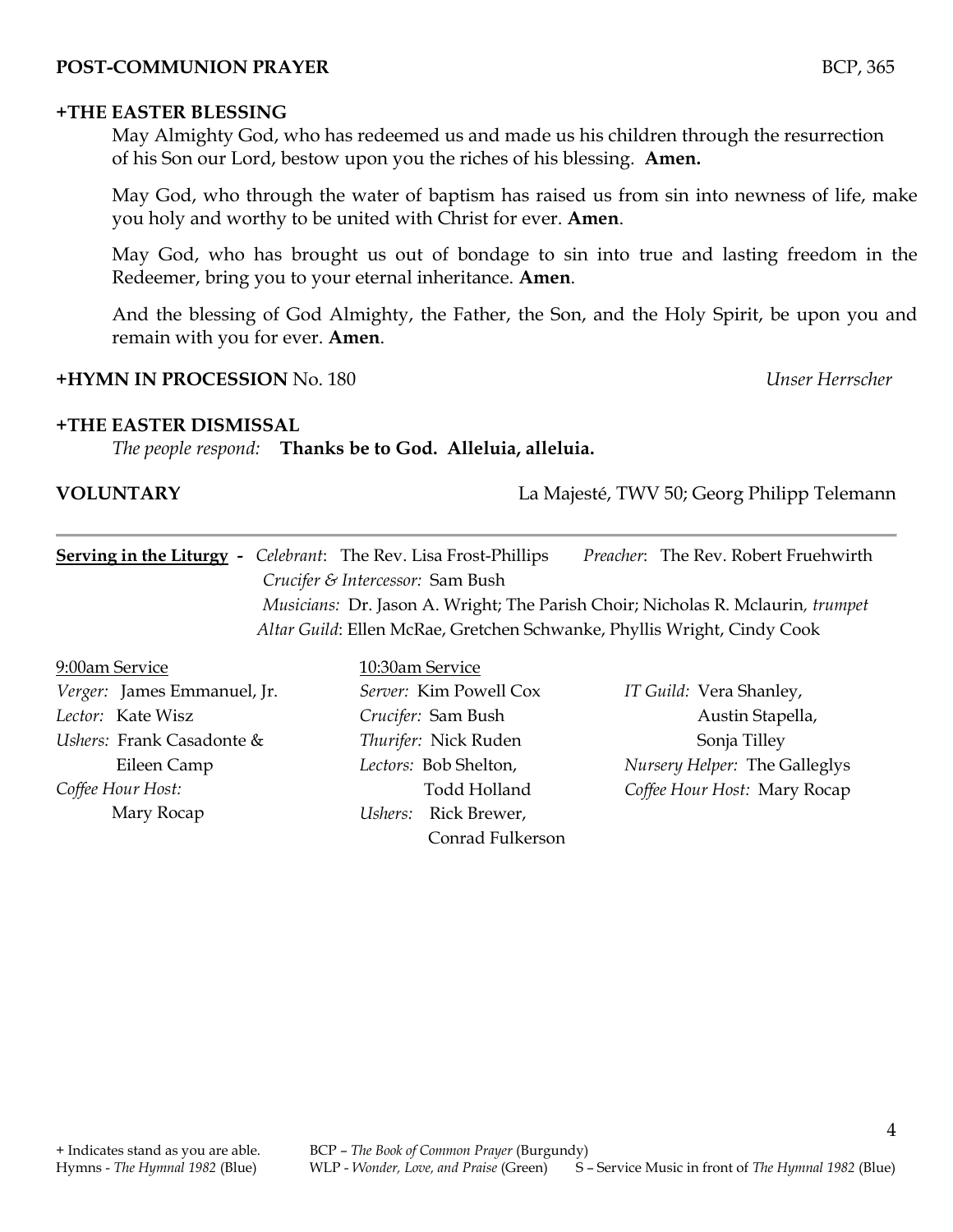### **EASTER FLOWERS ARE GIVEN TO THE GLORY OF GOD BY:**

- Ash Bridges in memory of her son, *Atticus Swift Bridges*, and George's aunt, *Janet Case*.
- Margaret Brill in memory of *May Pickett* and *Earl Brill*.
- Carson Burke in memory of *Tom Burke*.
- Gordon & Carolyn Carlson in memory of *Raymond & Lilla James*, *Gordon & Rose Carlson*, and *Sandra Smith*.
- David & Diana Dohr in memory of *Patricia Dohr.*
- Para Drake in honor of her grandchildren *George, Sam, and Rose*.
- Elaine & John Druesedow, Jr., in memory of their parents, *Lillian & Birney Todd,* and *Marjorie & Sam Druesedow, Sr.*
- Betty Eidener in memory of *Jan Stratton*.
- Paul Enquist in memory of *Roy Enquist*.
- Conrad Fulkerson in memory of *Carnes & Margaret Fulkerson*.
- Jehanne Gheith & Bill Simmons in celebration of their upcoming wedding on April 23 at which the beautiful Easter flowers will adorn the church.
- Connie Grahn in honor of her granddaughter, *Carly Rae Moor*.
- Jan Boyd Grant in memory of *Rowan Grant*. Rest in peace. Love, Jan, Julie & Jacob
- Jan Boyd Grant and the Trautman family in memory of *Joyce Zeh Grant*, beloved mother and first wife of Rowen.
- Kim & Mary Griffin in memory of their friend, *Ken Jacobson*.
- Don & Tricia Hill in loving memory of our brother *Richard Nelson Hill*.
- Becki Horne in memory of her parents, *Wray & Robert Cunningham*.
- Camille Izlar in memory of *Ann & Roy Izlar*.
- Theresa Kolb in memory of *Irene McFarland, Audrey Sorensen, Dick Sorensen,* and *Barry Golob.* .
- Jim & Carolyn Parsley in memory of their parents, *Oscar & Evelyn* Parsley and *Henry & Janie Cutchin.*
- Jennifer Peak in memory of *Janice Stratton*.
- John & Gail Pearson in memory of John's mom, *Lois Pearson*, and Gail's mom, *Frances Patruzelli*.
- Suzanne & Bill Powers in loving memory of *our families* and *our most special Sami*.
- Judy Snyder in loving memory of *Robert Snyder*.
- Glenn Sumner in memory of our grandchild, *Kelly Marie Sumner*.
- Sonja Tilley in honor of *Mary Rocap*.
- Janie Trumbull in memory of her husband, *Charlie*, and sister, *Nickie*.
- Heather Williams in memory of her late husband, *Dr. Charles S. Williams*, and her parents, *Dorothy & Ferdinand Volavka*.

5